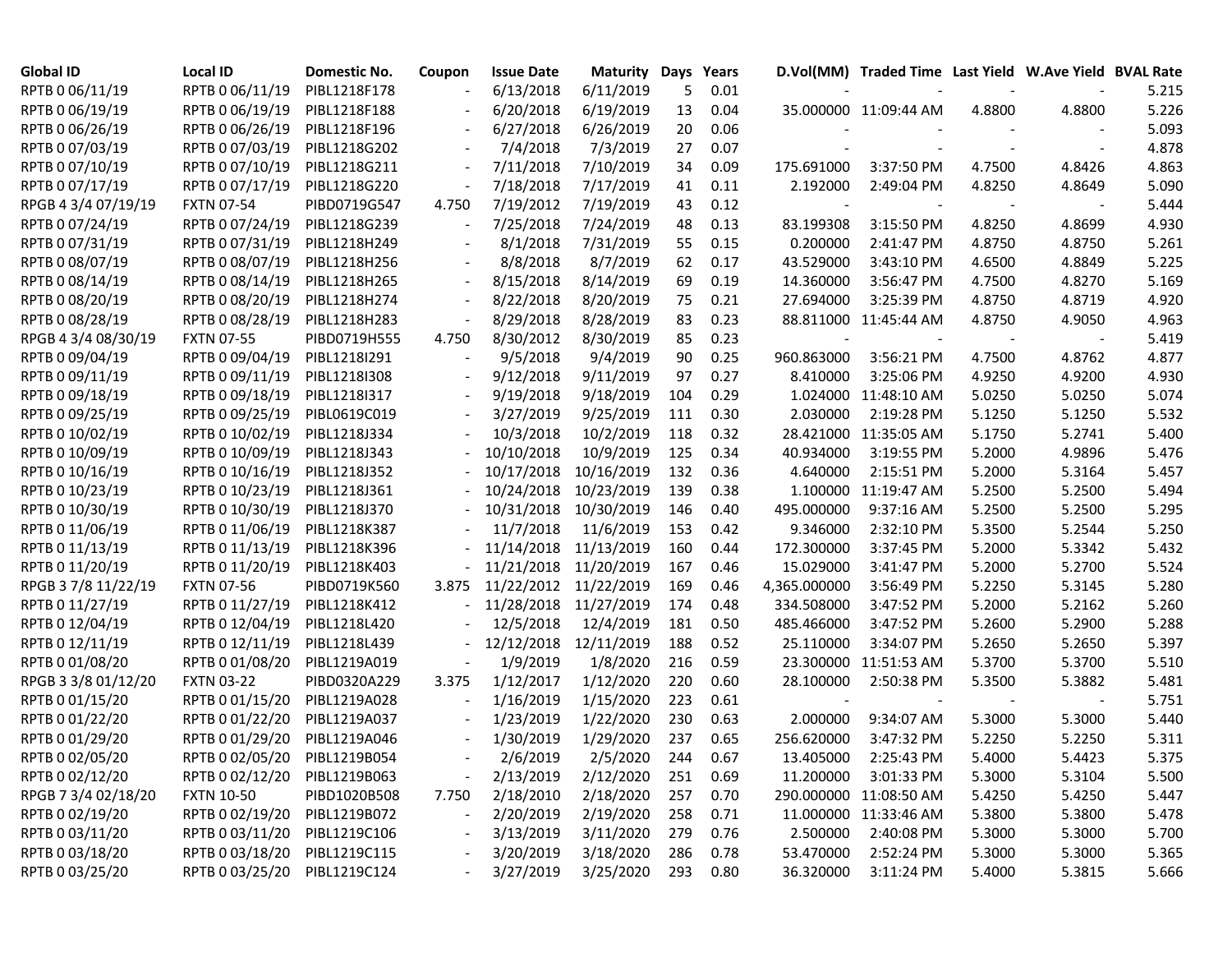| <b>Global ID</b>     | Local ID          | Domestic No. | Coupon | <b>Issue Date</b> | Maturity        | Days | Years |               | D.Vol(MM) Traded Time Last Yield W.Ave Yield BVAL Rate |        |                          |       |
|----------------------|-------------------|--------------|--------|-------------------|-----------------|------|-------|---------------|--------------------------------------------------------|--------|--------------------------|-------|
| RPTB 0 04/01/20      | RPTB 0 04/01/20   | PIBL1219D132 |        | 4/3/2019          | 4/1/2020        | 300  | 0.82  |               |                                                        |        |                          | 5.717 |
| RPTB 0 04/08/20      | RPTB 0 04/08/20   | PIBL1219D141 |        | 4/10/2019         | 4/8/2020        | 307  | 0.84  |               | 0.300000 11:14:26 AM                                   | 5.3800 | 5.3800                   | 5.400 |
| RPGB 4 1/4 04/11/20  | RTB 03-08         | PIID0320D087 | 4.250  | 4/11/2017         | 4/11/2020       | 310  | 0.85  | 647.500000    | 3:57:38 PM                                             | 5.2200 | 5.3086                   | 5.268 |
| RPTB 0 04/29/20      | RPTB 0 04/29/20   | PIBL1219D178 |        | 4/30/2019         | 4/29/2020       | 328  | 0.90  |               |                                                        |        |                          | 5.671 |
| RPTB 0 05/06/20      | RPTB 0 05/06/20   | PIBL1219E186 |        | 5/8/2019          | 5/6/2020        | 335  | 0.92  |               |                                                        |        |                          | 5.556 |
| RPTB 0 05/13/20      | RPTB 0 05/13/20   | PIBL1219E195 |        | 5/15/2019         | 5/13/2020       | 342  | 0.94  |               |                                                        |        | $\overline{\phantom{a}}$ | 5.661 |
| RPTB 0 05/20/20      | RPTB 0 05/20/20   | PIBL1219E202 |        | 5/22/2019         | 5/20/2020       | 349  | 0.96  | 4.392000      | 3:56:16 PM                                             | 5.3750 | 5.3750                   | 5.695 |
| RPTB 0 05/27/20      | RPTB 0 05/27/20   | PIBL1219E211 |        | 5/29/2019         | 5/27/2020       | 356  | 0.98  | 1.756000      | 3:21:07 PM                                             | 5.3500 | 5.3500                   | 5.585 |
| RPTB 0 06/03/20      | RPTB 0 06/03/20   | PIBL1219F229 |        | 6/4/2019          | 6/3/2020        | 363  | 0.99  | 366.230000    | 3:59:24 PM                                             | 5.3500 | 5.3798                   | 5.375 |
| RPGB 7 1/4 08/19/20  | RTB 10-01         | PIID1020H015 | 7.250  | 8/19/2010         | 8/19/2020       | 440  | 1.21  | 1.000000      | 2:18:02 PM                                             | 5.3500 | 5.3500                   | 5.394 |
| RPGB 3 3/8 08/20/20  | <b>FXTN 05-73</b> | PIBD0520H735 | 3.375  | 8/20/2015         | 8/20/2020       | 441  | 1.21  | 12.000000     | 2:48:29 PM                                             | 5.4750 | 5.3933                   | 5.457 |
| RPGB 6 1/8 09/16/20  | <b>FXTN 10-51</b> | PIBD1020I510 | 6.125  | 9/16/2010         | 9/16/2020       | 468  | 1.28  | 0.500000      | 2:44:06 PM                                             | 5.3550 | 5.3550                   | 5.460 |
| RPGB 5 7/8 12/16/20  | <b>FXTN 10-52</b> | PIBD1020L525 | 5.875  | 12/16/2010        | 12/16/2020      | 559  | 1.53  |               |                                                        |        |                          | 5.484 |
| RPGB 4 1/4 01/25/21  | <b>FXTN 03-23</b> | PIBD0321A236 | 4.250  | 1/25/2018         | 1/25/2021       | 599  | 1.64  | 864.490000    | 3:32:35 PM                                             | 5.2600 | 5.3880                   | 5.320 |
| RPGB 7 3/8 03/03/21  | RTB 10-02         | PIID1021C027 | 7.375  | 3/3/2011          | 3/3/2021        | 636  | 1.74  |               |                                                        |        |                          | 5.498 |
| RPGB 3 1/2 03/20/21  | <b>FXTN 07-57</b> | PIBD0721C574 | 3.500  | 3/20/2014         | 3/20/2021       | 653  | 1.79  | 50.000000     | 2:58:00 PM                                             | 5.3250 | 5.3250                   | 5.373 |
| RPGB 6 1/2 04/28/21  | <b>FXTN 10-53</b> | PIBD1021D531 | 6.500  | 4/28/2011         | 4/28/2021       | 692  | 1.90  |               |                                                        |        | $\overline{\phantom{a}}$ | 5.438 |
| RPGB 4 7/8 06/13/21  | RTB 03-09         | PIID0321F092 | 4.875  | 6/13/2018         | 6/13/2021       | 738  | 2.02  | 196.780000    | 3:59:22 PM                                             | 5.3000 | 5.3219                   | 5.335 |
| RPGB 5 3/4 10/20/21  | RTB 10-03         | PIID1021J039 | 5.750  | 10/20/2011        | 10/20/2021      | 867  | 2.37  |               |                                                        |        |                          | 5.544 |
| RPGB 5 3/4 11/24/21  | <b>FXTN 10-55</b> | PIBD1021K551 | 5.750  | 11/24/2011        | 11/24/2021      | 902  | 2.47  |               |                                                        |        |                          | 5.337 |
| RPGB 63/8 01/19/22   | <b>FXTN 10-54</b> | PIBD1022G545 | 6.375  | 7/19/2011         | 1/19/2022       | 958  | 2.62  |               |                                                        |        |                          | 5.506 |
| RPGB 4 01/26/22      | <b>FXTN 05-74</b> | PIBD0522A747 | 4.000  | 1/26/2017         | 1/26/2022       | 965  | 2.64  | 78.520000     | 3:08:19 PM                                             | 5.3000 | 5.3000                   | 5.374 |
| RPGB 15 03/14/22     | <b>FXTN 20-02</b> | PIBD2022C021 | 15.000 | 3/14/2002         | 3/14/2022 1012  |      | 2.77  |               |                                                        |        |                          | 5.287 |
| RPGB 4 7/8 08/02/22  | <b>FXTN 10-56</b> | PIBD1022H562 | 4.875  | 8/2/2012          | 8/2/2022 1153   |      | 3.16  |               |                                                        |        |                          | 5.565 |
| RPGB 4 3/4 09/13/22  | <b>FXTN 10-57</b> | PIBD1022I570 | 4.750  | 9/13/2012         | 9/13/2022 1195  |      | 3.27  |               |                                                        |        |                          | 5.492 |
| RPGB 12 3/4 10/17/22 | <b>FXTN 20-03</b> | PIBD2022J033 | 12.750 | 10/17/2002        | 10/17/2022 1229 |      | 3.37  |               |                                                        |        |                          | 5.417 |
| RPGB 4 5/8 12/04/22  | RTB 05-11         | PIID0522L114 | 4.625  | 12/4/2017         | 12/4/2022 1277  |      | 3.50  | 205.518000    | 2:59:56 PM                                             | 5.2500 | 5.3019                   | 5.280 |
| RPGB 4 12/06/22      | <b>FXTN 10-58</b> | PIBD1022L585 | 4.000  | 12/6/2012         | 12/6/2022 1279  |      | 3.50  |               |                                                        |        |                          | 5.479 |
| RPGB 13 02/20/23     | <b>FXTN 20-04</b> | PIBD2023B048 | 13.000 | 2/20/2003         | 2/20/2023 1355  |      | 3.71  |               |                                                        |        |                          | 5.527 |
| RPGB 5 1/2 03/08/23  | <b>FXTN 05-75</b> | PIBD0523C752 | 5.500  | 3/8/2018          | 3/8/2023 1371   |      | 3.75  | 266.000000    | 3:49:47 PM                                             | 5.2500 | 5.3186                   | 5.315 |
| RPGB 3 1/2 04/21/23  | <b>FXTN 07-58</b> | PIBD0723D588 | 3.500  | 4/21/2016         | 4/21/2023 1415  |      | 3.87  | 13.500000     | 3:29:12 PM                                             | 5.3250 | 5.3250                   | 5.401 |
| RPGB 11 7/8 05/29/23 | <b>FXTN 20-05</b> | PIBD2023E054 | 11.875 | 5/29/2003         | 5/29/2023 1453  |      | 3.98  |               |                                                        |        |                          | 5.526 |
| RPGB 3 1/4 08/15/23  | RTB 10-04         | PIID1023H046 | 3.250  | 8/15/2013         | 8/15/2023 1531  |      | 4.19  | 54.400000     | 3:13:04 PM                                             | 5.3500 | 5.3964                   | 5.438 |
| RPGB 11 3/8 10/23/23 | <b>FXTN 20-06</b> | PIBD2023J068 | 11.375 | 10/23/2003        | 10/23/2023 1600 |      | 4.38  |               |                                                        |        |                          | 5.401 |
| RPGB 6 1/4 03/12/24  | RTB 05-12         | PIID0524C129 | 6.250  | 3/12/2019         | 3/12/2024 1741  |      | 4.77  | 10,315.220000 | 3:52:39 PM                                             | 5.2150 | 5.2865                   | 5.217 |
| RPGB 4 1/2 04/20/24  | <b>FXTN 07-59</b> | PIBD0724D595 | 4.500  | 4/20/2017         | 4/20/2024 1780  |      | 4.87  | 90.000000     | 2:30:21 PM                                             | 5.3950 | 5.4061                   | 5.444 |
| RPGB 12 3/8 06/03/24 | <b>FXTN 20-07</b> | PIBD2024F075 | 12.375 | 6/3/2004          | 6/3/2024 1824   |      | 4.99  |               |                                                        |        |                          | 5.320 |
| RPGB 12 7/8 08/05/24 | <b>FXTN 20-08</b> | PIBD2024H086 | 12.875 | 8/5/2004          | 8/5/2024 1887   |      | 5.17  |               |                                                        |        |                          | 5.395 |
| RPGB 4 1/8 08/20/24  | <b>FXTN 10-59</b> | PIBD1024H595 | 4.125  | 8/20/2014         | 8/20/2024 1902  |      | 5.21  |               |                                                        |        |                          | 5.628 |
| RPGB 13 3/4 11/11/24 | <b>FXTN 20-09</b> | PIBD2024K091 | 13.750 | 11/11/2004        | 11/11/2024 1985 |      | 5.44  |               |                                                        |        |                          | 5.387 |
| RPGB 5 3/4 04/12/25  | <b>FXTN 07-61</b> | PIBD0725D618 | 5.750  | 4/12/2018         | 4/12/2025 2137  |      | 5.85  | 2,771.000000  | 3:48:22 PM                                             | 5.2250 | 5.2913                   | 5.255 |
| RPGB 12 1/8 04/14/25 | <b>FXTN 20-10</b> | PIBD2025D103 | 12.125 | 4/14/2005         | 4/14/2025 2139  |      | 5.86  |               |                                                        |        |                          | 5.354 |